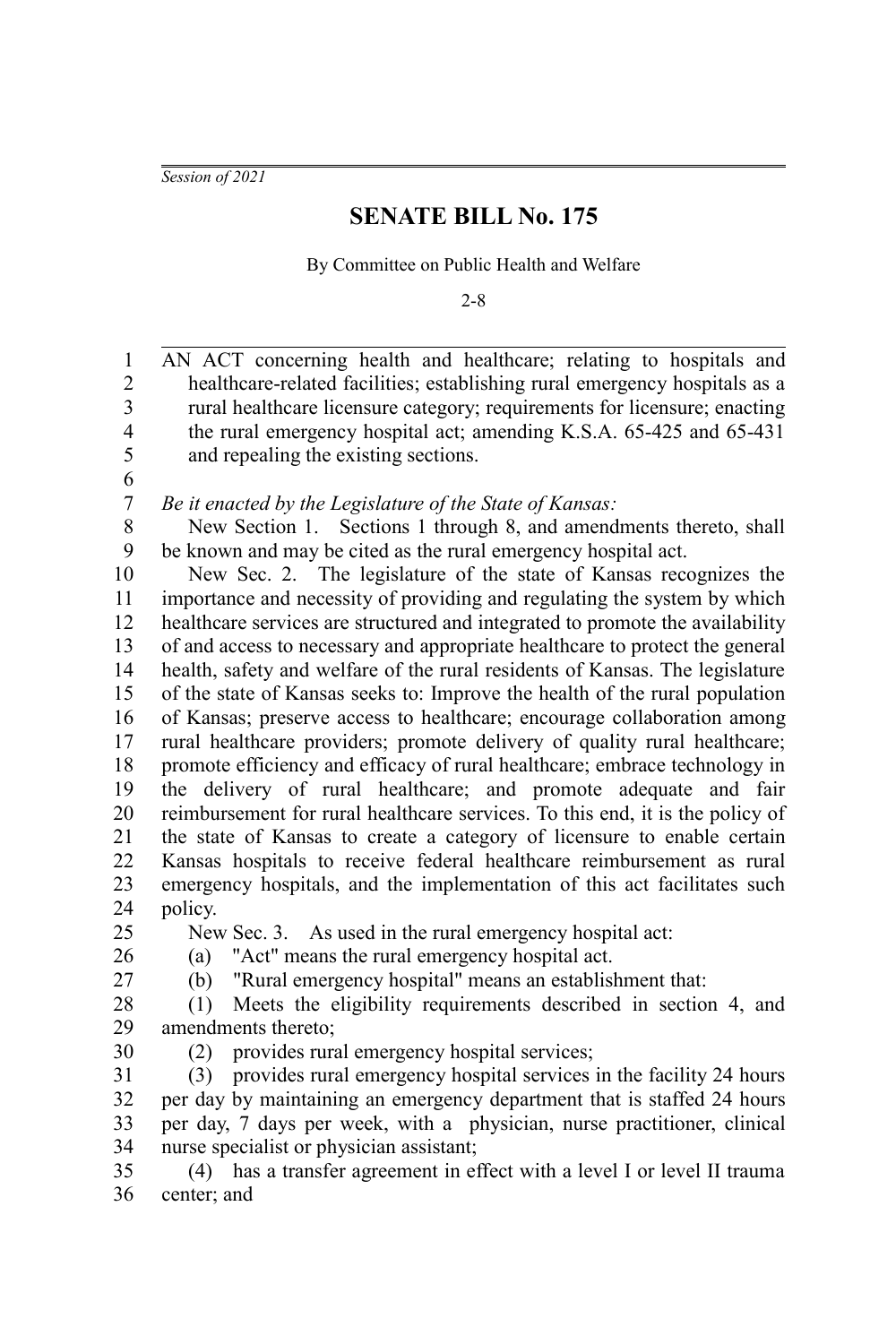(5) meets such other requirements as the department of health and environment finds necessary in the interest of the health and safety of individuals who are provided rural emergency hospital services and to implement state licensure that satisfies requirements for reimbursement by federal healthcare programs as a rural emergency hospital. 1 2 3 4 5

(c) "Rural emergency hospital services" means the following services, provided by a rural emergency hospital, that do not require in excess of an annual per-patient average of 24 hours in such rural emergency hospital: 6 7 8

(1) Emergency department services and observation care; and

(2) at the election of the rural emergency hospital, for services provided on an outpatient basis, other medical and health services as specified in regulations adopted by the United States secretary of health and human services and authorized by the department of health and environment. 10 11 12 13 14 15

(d) "Secretary" means the secretary of health and environment.

New Sec. 4. (a) A facility shall be eligible to apply for a rural emergency hospital license if such facility, as of December 27, 2020, was a: 16 17 18

19

9

(1) Licensed critical access hospital;

(2) general hospital with not more than 50 licensed beds located in a county in a rural area as defined in section  $1886(d)(2)(D)$  of the federal social security act; or 20 21 22

(3) general hospital with not more than 50 licensed beds that is deemed as being located in a rural area pursuant to section  $1886(d)(8)(E)$ of the federal social security act. 23 24 25

(b) A facility applying for licensure as a rural emergency hospital shall include with the licensure application: 26 27

(1) An action plan for initiating rural emergency hospital services, including a detailed transition plan that lists the specific services that the facility will retain, modify, add and discontinue; 28 29 30

(2) a description of services that the facility intends to provide on an outpatient basis; and 31 32

(3) such other information as required by rules and regulations adopted by the department of health and environment. 33 34

(c) A rural emergency hospital shall not have inpatient beds, except that such hospital may have a unit that is a distinct part of such hospital and that is licensed as a skilled nursing facility to provide post-hospital extended care services. 35 36 37 38

(d) A rural emergency hospital may own and operate an entity that provides ambulance services. 39 40

(e) A licensed general hospital or critical access hospital that applies for and receives licensure as a rural emergency hospital and elects to operate as a rural emergency hospital shall retain its original license as a 41 42 43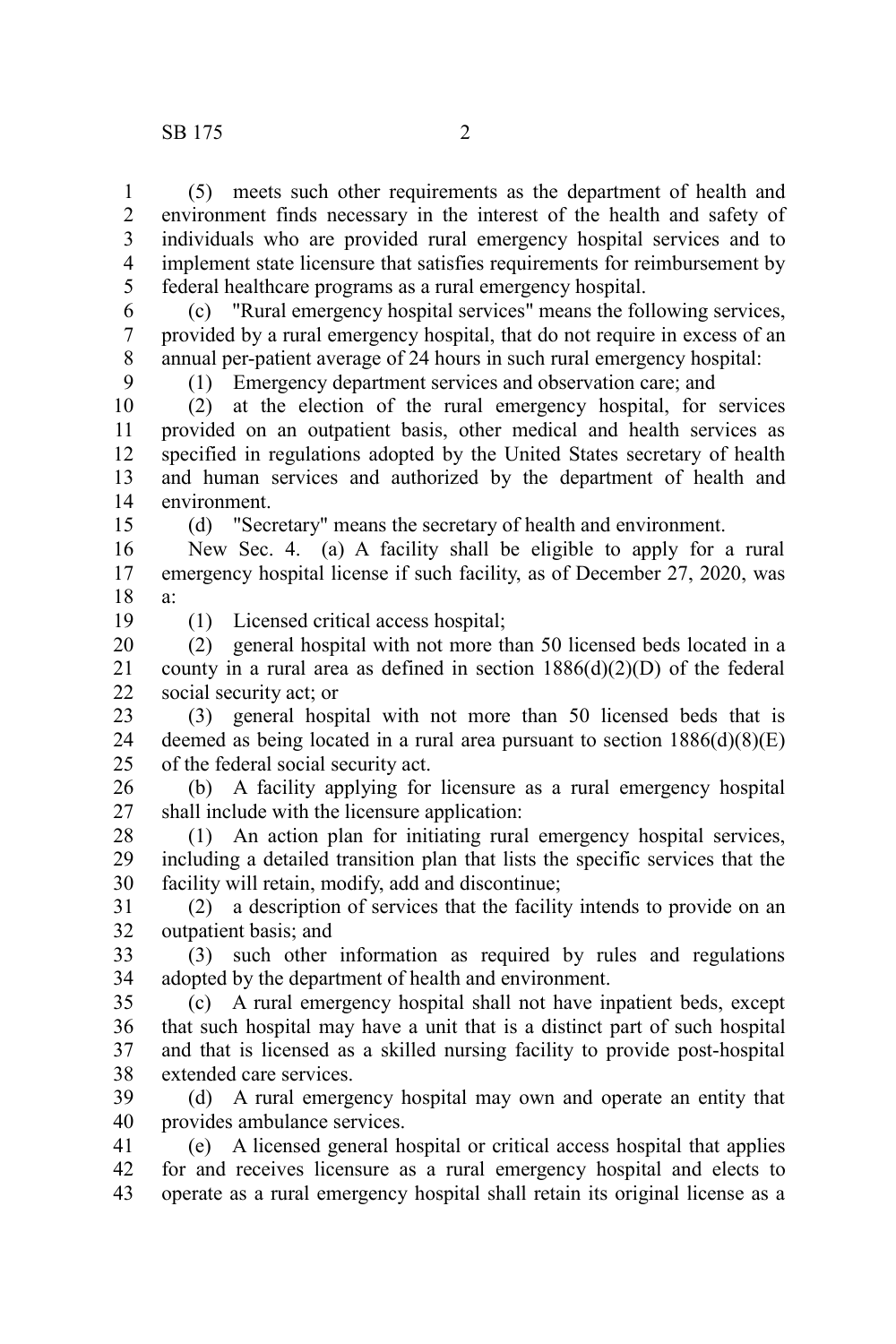general hospital or critical access hospital. Such original license shall remain inactive while the rural emergency hospital license is in effect. 1 2

New Sec. 5. All rural emergency hospitals, including city, county, hospital district or other governmental or quasi-governmental hospitals, shall be authorized to enter into any contracts required to be eligible for federal reimbursement as a rural emergency hospital. 3 4 5 6

New Sec. 6. In addition to the provisions of K.S.A. 65-4909, and amendments thereto, entities engaging in activities and entering into contracts required to meet the requirements for licensure and reimbursement as a rural emergency hospital, and officers, agents, representatives, employees and directors thereof, shall be considered to be acting pursuant to clearly expressed state policy as established in this act under the supervision of the state. Such entities shall not be subject to state or federal antitrust laws while acting in such manner. 7 8 9 10 11 12 13 14

New Sec. 7. The secretary shall adopt rules and regulations establishing minimum standards for the establishment and operation of rural emergency hospitals in accordance with this act, including licensure of rural emergency hospitals. 15 16 17 18

New Sec. 8. Each individual and group policy of accident and sickness insurance, each contract issued by a health maintenance organization, each managed care contract for the state program of medical assistance authorized by K.S.A. 39-709, and amendments thereto, the children's health insurance program authorized under K.S.A. 38-2001, and amendments thereto, any coverage maintained by an entity authorized under K.S.A. 40-2222, and amendments thereto, or by a municipal groupfunded pool authorized under K.S.A. 12-2618, and amendments thereto, shall provide benefits for services when performed by a rural emergency hospital if such services would be covered under such policies, contracts or coverage if performed by a general hospital or critical access hospital. 19 20 21 22 23 24 25 26 27 28 29

Sec. 9. K.S.A. 65-425 is hereby amended to read as follows: 65-425. As used in this act: 30 31

(a) "General hospital" means an establishment with an organized medical staff of physicians; with permanent facilities that include inpatient beds; and with medical services, including physician services, and continuous registered professional nursing services for not less than 24 hours of every day, to provide diagnosis and treatment for patients who have a variety of medical conditions. 32 33 34 35 36 37

(b) "Special hospital" means an establishment with an organized medical staff of physicians; with permanent facilities that include inpatient beds; and with medical services, including physician services, and continuous registered professional nursing services for not less than 24 hours of every day, to provide diagnosis and treatment for patients who have specified medical conditions. 38 39 40 41 42 43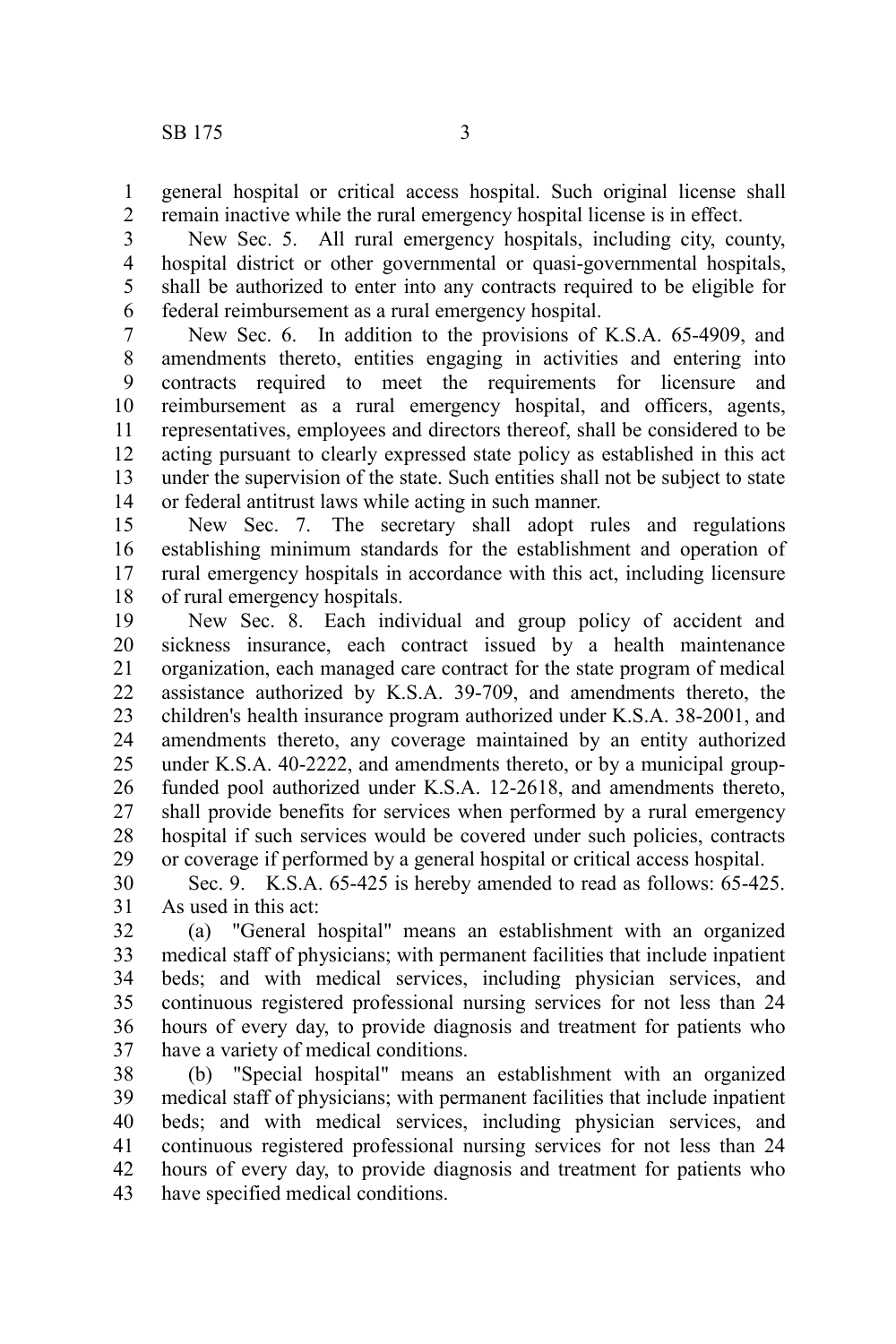(c) "Person" means any individual, firm, partnership, corporation, company, association, or joint-stock association, and the legal successor thereof. 1 2 3

(d) "Governmental unit" means the state, or any county, municipality, or other political subdivision thereof; or any department, division, board or other agency of any of the foregoing. 4 5 6

(e) "Licensing agency" means the department of health and environment. 7 8

(f) "Ambulatory surgical center" means an establishment with an organized medical staff of one or more physicians; with permanent facilities that are equipped and operated primarily for the purpose of performing surgical procedures; with continuous physician services during surgical procedures and until the patient has recovered from the obvious effects of anesthetic and at all other times with physician services available whenever a patient is in the facility; with continuous registered professional nursing services whenever a patient is in the facility; and which does not provide services or other accommodations for patient to stay more than 24 hours. Before discharge from an ambulatory surgical center, each patient shall be evaluated by a physician for proper anesthesia recovery. Nothing in this section shall be construed to require the office of a physician or physicians to be licensed under this act as an ambulatory surgical center. 9 10 11 12 13 14 15 16 17 18 19 20 21 22

(g) "Recuperation center" means an establishment with an organized medical staff of physicians; with*,* permanent facilities that include inpatient beds; and with*,* medical services, including physician services, and continuous registered professional nursing services for not less than 24 hours of every day, to provide treatment for patients who require inpatient care but are not in an acute phase of illness, who currently require primary convalescent or restorative services, and who have a variety of medical conditions. 23 24 25 26 27 28 29 30

(h) "Medical care facility" means a hospital, ambulatory surgical center or recuperation center, but shall *except that "medical care facility" does* not include a hospice which *that* is certified to participate in the medicare program under 42-code of federal regulations, chapter IV, section *C.F.R.* § 418.1 et seq. and amendments thereto and which *that* provides services only to hospice patients. 31 32 33 34 35 36

(i) "Critical access hospital" shall have the meaning ascribed to such term under *means the same as defined in* K.S.A. 65-468 and amendments thereto. 37 38 39

(j) "Hospital" means "general hospital," " critical access hospital," or "special hospital." 40 41

(k) "Physician" means a person licensed to practice medicine and surgery in this state. 42 43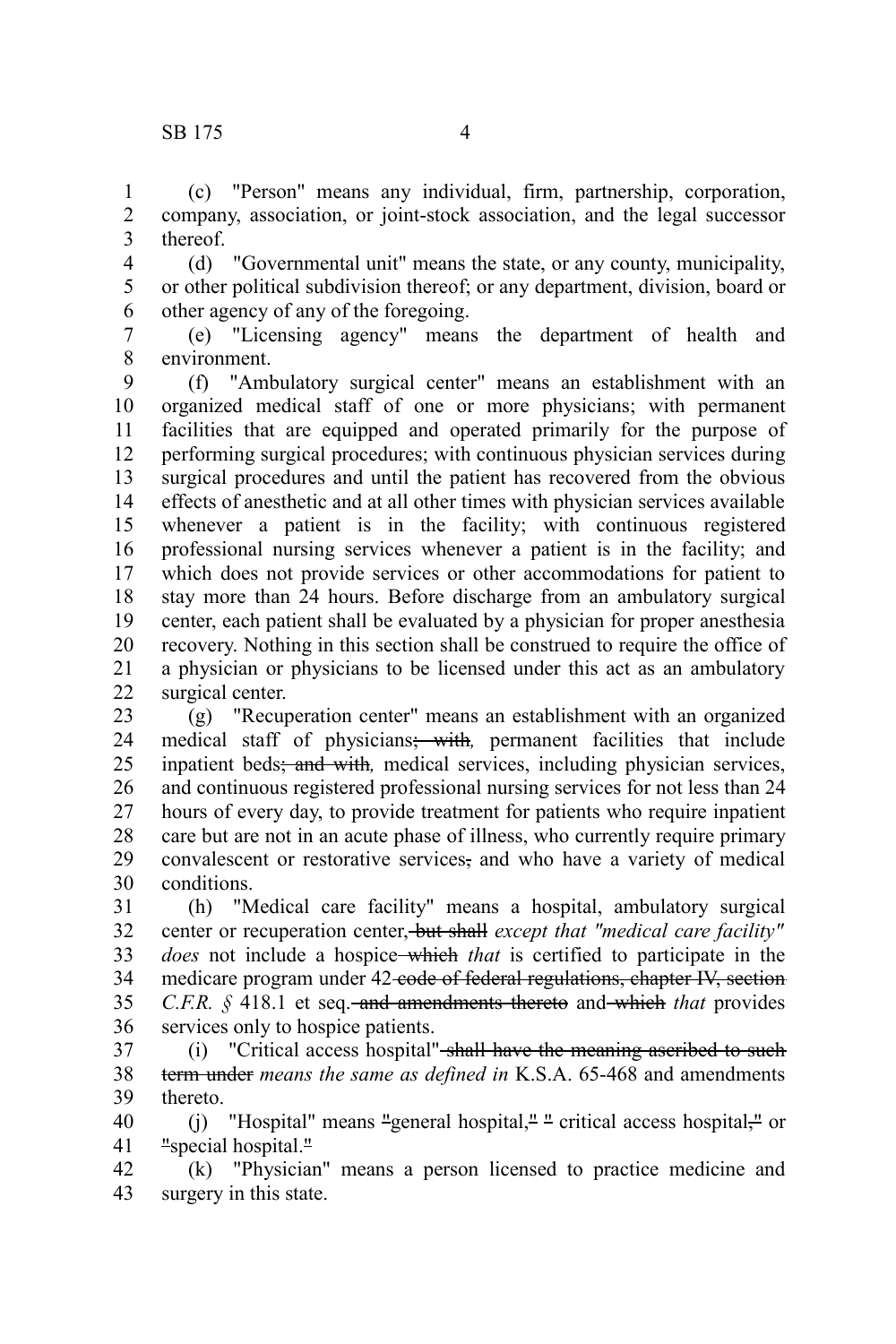*(l) "Rural emergency hospital" means the same as defined in section 2, and amendments thereto.* 1 2

3

Sec. 10. K.S.A. 65-431 is hereby amended to read as follows: 65-431. (a) The licensing agency shall adopt, amend, promulgate and enforce such rules and regulations and standards with respect to the different types of medical care facilities to be licensed hereunder as may be designed to further the accomplishment of the purposes of this law in promoting safe and adequate treatment of individuals in medical care facilities in the interest of public health, safety and welfare. 4 5 6 7 8 9

(b) No rule or regulation shall be made by the licensing agency which *that* would discriminate against any practitioner of the healing arts who is licensed to practice medicine and surgery in this state. Boards of trustees or directors of facilities licensed pursuant to the provisions of this act shall have the right, in accordance with law, to select the professional staff members of such facilities and to select and employ interns, nurses and other personnel, and no rules and regulations or standards of the licensing agency shall be valid which that, if enforced, would interfere in such selection or employment. In the selection of professional staff members, no hospital licensed under K.S.A. 65-425 et seq.*, and amendments thereto,* shall discriminate against any practitioner of the healing arts who is licensed to practice medicine and surgery in this state for reasons based solely upon the practitioner's branch of the healing arts or the school or health care *healthcare* facility in which where the practitioner received medical schooling or postgraduate training. 10 11 12 13 14 15 16 17 18 19 20 21 22 23 24

(c) In formulating rules and regulations, the agency shall give due consideration to the size of the medical care facility, the type of service it is intended to render, the scope of such service*, requirements for the receipt of federal reimbursement for the type of medical care facility* and the financial resources in and the needs of the community which such facility serves. 25 26 27 28 29 30

(d) *(1)* A hospital consisting of more than one establishment shall be considered in compliance with the rules and regulations of the licensing agency if*:* 31 32 33

*(A)* All basic services required by the agency are available as a part of the combined operation*;* and if 34 35

- *(B)* the following basic services are available at each establishment:
- *(i)* Continuous nursing service,*;*
- *(ii)* continuous physician coverage on duty or on call,; 38
- *(iii)* basic diagnostic radiological and laboratory facilities,*;* 39
- *(iv)* drug room,*;* 40

36 37

- *(v)* emergency services,*;* 41
- *(vi)* food service,*;* and 42
- *(vii)* patient isolation. 43